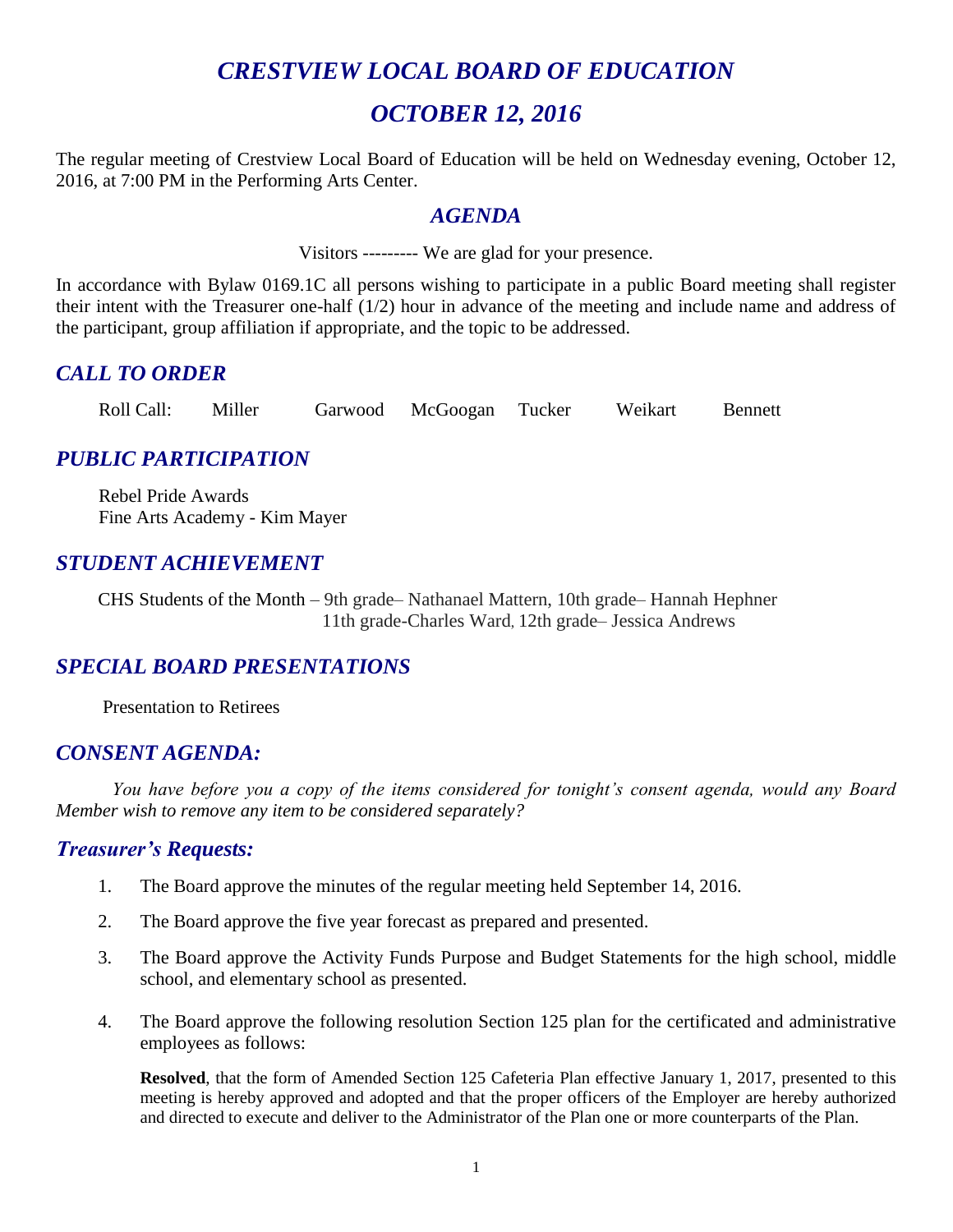**Resolved,** that the Administrator shall be instructed to take such actions that are deemed necessary and proper in order to implement the amended Plan, and to set up adequate accounting and administrative procedures to provide benefits under the Plan.

**Resolved,** that the proper officers of the Employer shall act as soon as possible to notify the employees of the Employer of the adoption of the amended Plan by delivering to each employee a copy of the summary description of the Plan in the form of the Summary Plan Description presented to this meeting, which form is hereby approved.

### *Superintendent's Requests:*

1. The Board grant tuition reimbursement contracts to the following licensed personnel as per the 2015- 18 CEA Negotiated Agreement, in the amount of \$100.00 per semester hour or \$75.00 per quarter hour, for hours satisfactorily completed during the 2015-16 school year:

> Allison Lemaster 9 Semester Hours Danielle Orville 5 ½ Semester Hours Ashley Bartholomew 5 ½ Semester Hours

2. The Board grant supplemental contract to the following licensed personnel for the 2016-2017 as per salary schedule for the assignment designated pursuant to O.R.C. 3313.53; all required reports are on file:

Mark Fabian – Varsity Assistant Track Coach

3. The Board grant pupil activity contracts to the following nonteaching personnel for the 2016-17 school year as per salary schedule for the assignment designated pursuant to O.R.C. 3313.53; all required reports are on file:

> Melissa Gentry – CHS Junior Class Advisor Tristan Reynolds – CHS Junior Varsity Girls Basketball Coach Geraldine Sickle - CHS Varsity Assistant Girls Basketball Coach Jay Radman – CMS 7<sup>th</sup> Grade Girls Basketball Coach

4. The Board approve the following as a non-paid volunteer for the 2016-17 school year; all required reports are on file:

> Rebecca Patrone – Volunteer Cheerleading Coach Ashley Harrison – CHS Volunteer Girls Basketball Coach Corey Hill – CHS Volunteer Baseball Coach Kory Whitacre – CHS Volunteer Baseball Coach

5. The Board approve the following non-teaching personnel be placed on the approved substitute list for the 2016-17 school year, substitute basis only, according to wage rate for the assignment designated; all required reports are on file:

#### *Cafeteria Cook, Cashier, Server and Dishwasher*

Carrie Zielinski – (effective 9/21/2016) April Stear

# **END of CONSENT AGENDA**

Recommend: The Board approve the consent agenda as presented:

Moved by \_\_\_\_, second by \_\_\_\_\_ to approve consent agenda. Vote yes: \_\_\_\_, \_\_\_\_, \_\_\_\_, \_\_\_\_,

Vote no: \_\_\_\_\_, \_\_\_\_\_, \_\_\_\_, \_\_\_\_, Absent: \_\_\_\_\_, \_\_\_\_\_. Motion carried \_\_\_\_\_. Failed \_\_\_\_\_.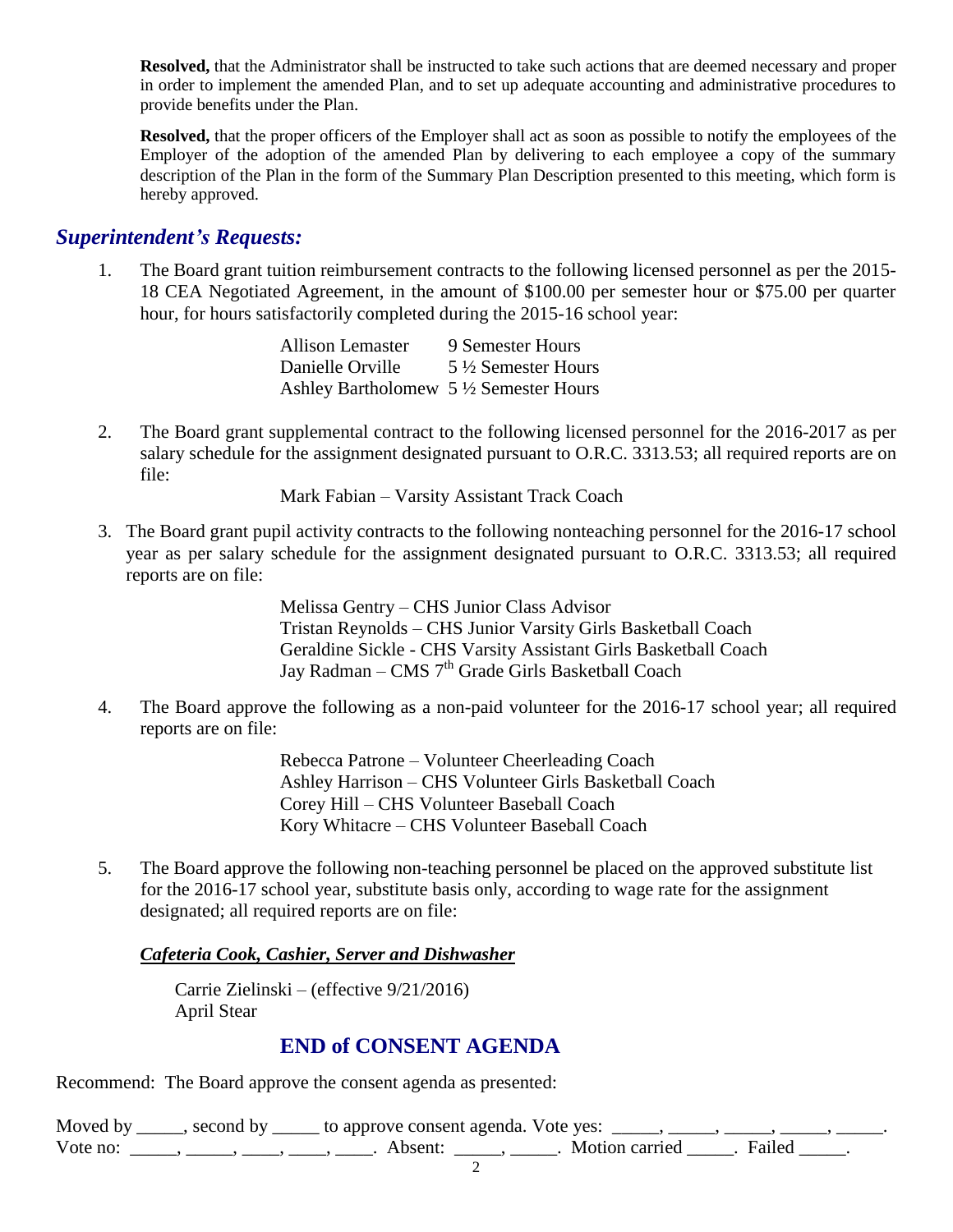### *Treasurer's Requests/Recommendations not included in Consent Agenda:*

1. Recommend: The Board approve financial reports and investments as prepared and presented.

| Moved by | second by           | Vote yes: |                |        | Vote no: |  |
|----------|---------------------|-----------|----------------|--------|----------|--|
|          | Absent <sup>.</sup> |           | Motion carried | Failed |          |  |

2. Recommend: The Board approve a resolution to renew with Ohio School Plan for the property, fleet and liability insurance as recommended by Charlene A. Mercure, Treasurer, effective October 24, 2016 through June 30, 2017 in the total amount of \$25,385.00.

Moved by \_\_\_\_\_, second by \_\_\_\_\_. Vote yes:  $\frac{1}{\sqrt{2}}$ , \_\_\_\_, \_\_\_\_, \_\_\_\_, \_\_\_\_. Vote no: \_\_\_, \_\_\_\_, \_\_\_\_\_, \_\_\_\_\_\_, Absent: \_\_\_\_\_, \_\_\_\_\_. Motion carried \_\_\_\_\_. Failed \_\_\_\_\_.

3. Recommend: The Board accept Donation from:

a. James & Crystal Weikart \$100.00 to CMS Public School Support

Moved by \_\_\_\_\_, second by \_\_\_\_\_. Vote yes: \_\_\_\_\_, \_\_\_\_\_, \_\_\_\_\_, \_\_\_\_\_, \_\_\_\_\_. Vote no: \_\_\_\_, \_\_\_\_, \_\_\_\_\_, \_\_\_\_\_\_\_. Absent: \_\_\_\_\_, \_\_\_\_\_. Motion carried \_\_\_\_\_. Failed \_\_\_\_\_.

# **Transformation Report:** Mrs. Mercer

### *Board Reports:*

|    | 1. Career Center Report                   | Mr. Tucker     |
|----|-------------------------------------------|----------------|
| 2. | <b>Student Achievement Liaison Report</b> | Mr. McGoogan   |
| 3. | Legislative Report                        | Mr. Weikart    |
| 4. | <b>Student Board Member Report</b>        | Dawson Bennett |

### *Board Committee Reports:*

| 1. Buildings & Grounds | Mr. Garwood |
|------------------------|-------------|
| 2. Athletic Council    | Mr. Tucker  |
| 3. Personnel           | Mr. Garwood |
| 4. Finance Audit       | Mr. Garwood |
| 5. Policy              | Mr. Tucker  |
| 6. Communications      | Mr. Weikart |
| 7. Insurance           | Mr. Weikart |

### *Administrative Reports:*

| <b>Elementary School</b> | Mrs. Dangerfield      |
|--------------------------|-----------------------|
| Middle School            | Mrs. Lemaster         |
| <b>High School</b>       | Mrs. Dickson          |
| <b>Special Education</b> | Mr. Hill              |
| Athletic                 | Mr. Cusick/Mrs. Nappi |
|                          | Miss. Wilmes          |
| Technology               | Mr. Miller            |
| Transportation           | Mr. Burbick           |
| Maintenance              | Mr. Radman            |
|                          | Lunchroom             |